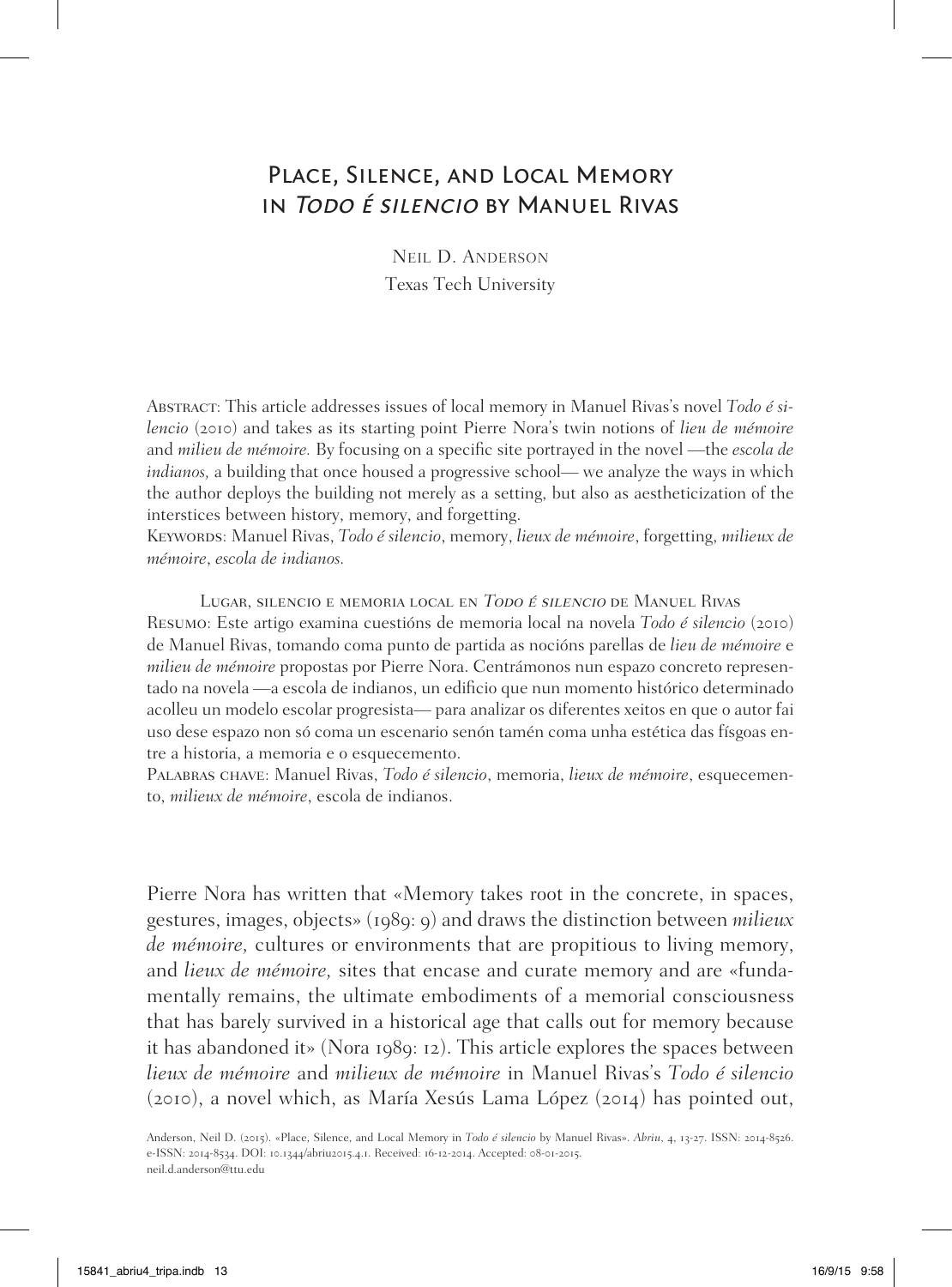combines *bildungsroman* and crime novel as it portrays the dynamics of power and corruption in a coastal Galician town beset by organized crime. My analysis focuses on spaces in which memory is not yet fully curated, codified into history, but where memory is not quite alive, either.<sup>1</sup> These are spaces in which local memory and local knowledge are contested, where memory fails, where the past has been overwritten, effaced, perhaps, like a palimpsest, barely legible, recoverable only in part. They are spaces from which people avert their gaze in order not to see, not to remember. In moving toward an examination of these in-between spaces, we may do well to consider these spaces as sites of haunting, as spaces inhabited by a spectral presence and where the past has unfinished business. Acknowledging that these spaces exist requires that we accept what Avery Gordon describes as the theoretical importance of the fact that all people «remember and forget, are beset by contradiction, and recognize and misrecognize themselves and others» (1997: 4). For Gordon, the study of haunting is not a sign of superstition or psychosis, but rather an essential component of the study of social life. In the context of such inquiry, literary fiction allows access to «other kinds of sociological information» (1997: 25), it grants access to «the ensemble of cultural imaginings, affective experiences, animated objects, marginal voices, narrative densities, and eccentric traces of power's presence» (1997: 25).

My analysis focuses on a specific site portrayed in Rivas's novel, the *escola de indianos,* a building that once housed a progressive school conceived and funded by Galicians abroad. I argue that the school functions in the novel as an interstitial space between history, memory, and forgetting, a place that indexes the truncation of progressive culture in Galicia that began with the Spanish Civil War (1936–1939) and came to sponsor a culture of silence that persisted throughout the Franco dictatorship (1939–1975) and beyond. I argue, further,

<sup>1</sup> Eugenia Romero (2012) and William J. Nichols (2006) have both studied the work of Manuel Rivas through Nora's concept of *lieux de mémoire.* Romero analyzes textual elements of *En salvaxe compaña* (1994) such as the Pazo de Arán, the parish of Arán, the *santa compaña,* the parish cemetery —as well as the reader as an extra-textual site of memory— as *lieux de mémoire* that «create a space for criticism and review of Galicia's history» (Romero 2012: 48). Nichols, for his part, argues that Rivas's *O lapis do carpinteiro* (1998), in addition to offering up oral tradition as antidote to the silencing of voices marginalized by historiography, «propone ciertos objetos físicos como *lieux de mémoire* que rescatan y no reprimen el pasado al ofrecer un espacio donde la memoria puede residir» (Nichols 2006: 171).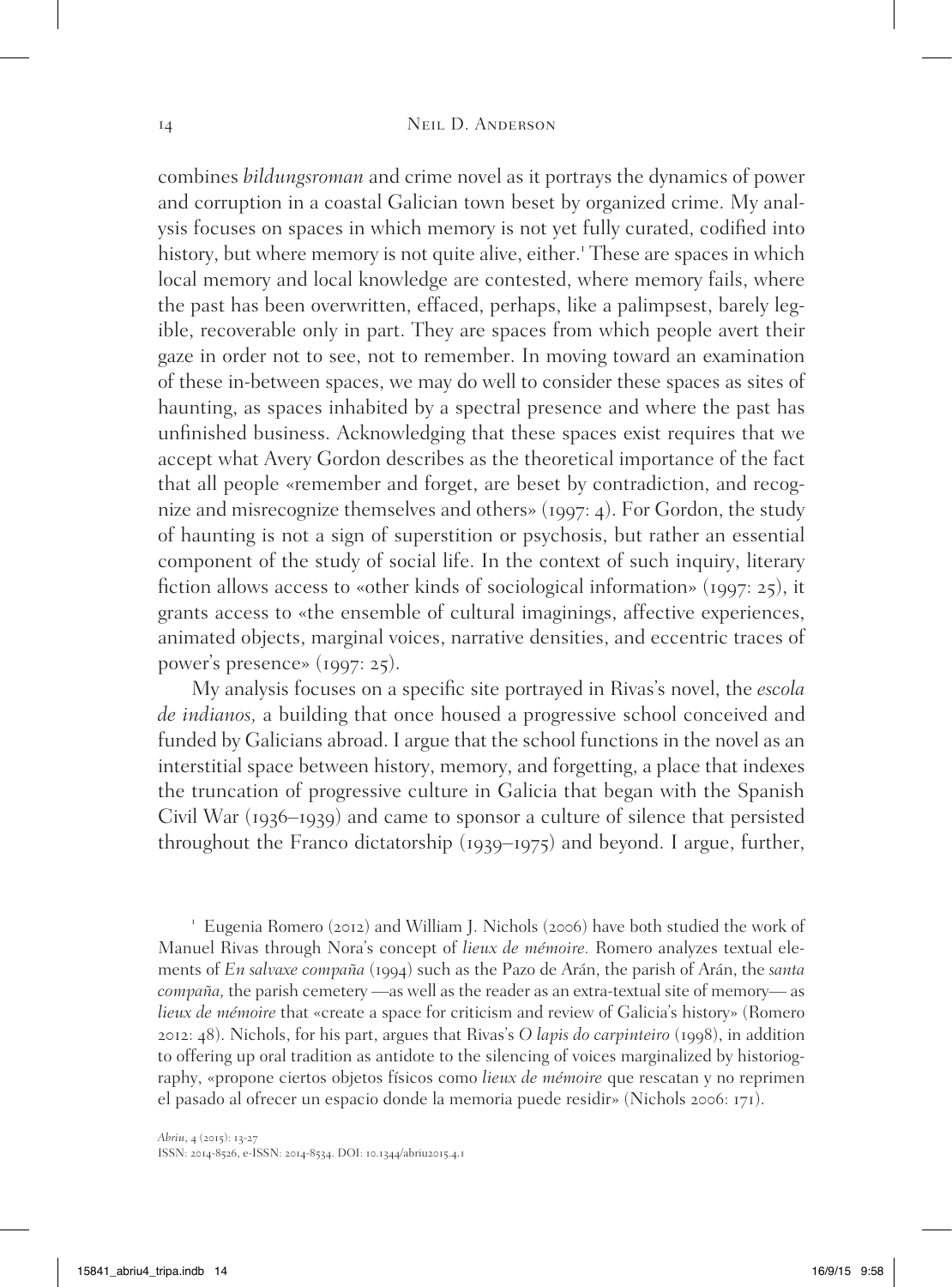that despite the fact that Brétema, the fictional coastal town in which the novel is set, is no longer a *milieu de mémoire*, a place with a habit of remembering, the village still bears traces of local memory and knowledge, traces that are concentrated in the *escola*. 2 Thus, Rivas's return to the *escola* at various points in the narration signifies a collective need to «giv[e] speech back to the ghost[s]» (Derrida 1994: 221) of the past, a process which, owing to the tensions and failures inherent in the recovery of memory, renders the *escola* a site of what María do Cebreiro Rábade Villar (2011: 177), in her discussion of Rosalía de Castro's poetics, has paradoxically called «restitución desposuída».

# A School in Ruins, or the Aesthetics of Collective Loss

On one level, the ruins of the *escola de indianos* stand as a reminder of the efforts of Galician migrant communities who, by deploying the economic and ideological capital gained in the Americas, sought to influence what kind of place Galicia would become by establishing schools that would bring literacy, practical skills, and cosmopolitan values back to their home regions (Costa Rico 2008: 15). Even more specifically, the *Unión Americana de Fillos de Brétema* represents a type of *asociacionismo* that Xosé M. Núñez Seixas (1998: 83) identifies as *microterritorial*, in which emigrants from the same village or town would form organizations, often with the intent of planning and funding projects for the places they left behind. Núñez Seixas points out the importance of local identity for these emigrants, and cites the Galician doctor Ángel Anido who, writing in 1898, recognized the pride of place held by the *patria chica*: «Reconocemos la conveniencia de declararnos hijos de la patria grande [...] pero el corazón nos vende; el primer impulso es para la patria pequeña. Y es que allí están la casa donde nacimos y la calle donde, siendo niños, hemos jugado con el desenfado propio de los pocos años» (qtd. in Núñez Seixas 1998: 83). Notwithstanding such nostalgic framings, the progressive nature of asso-

<sup>2</sup> As Lama López points out, «a denominación da vila onde se sitúa a acción era inicialmente Brétema, pero despois da primeira edición mudou para Noitiá a causa dunha polémica por suposto plaxio coa escritora Marina Mayoral, que xa usara ese mesmo topónimo ficticio en varias obras» (Lama López 2014: 103). As I quote here from the first edition, I have chosen to refer to the town as Brétema.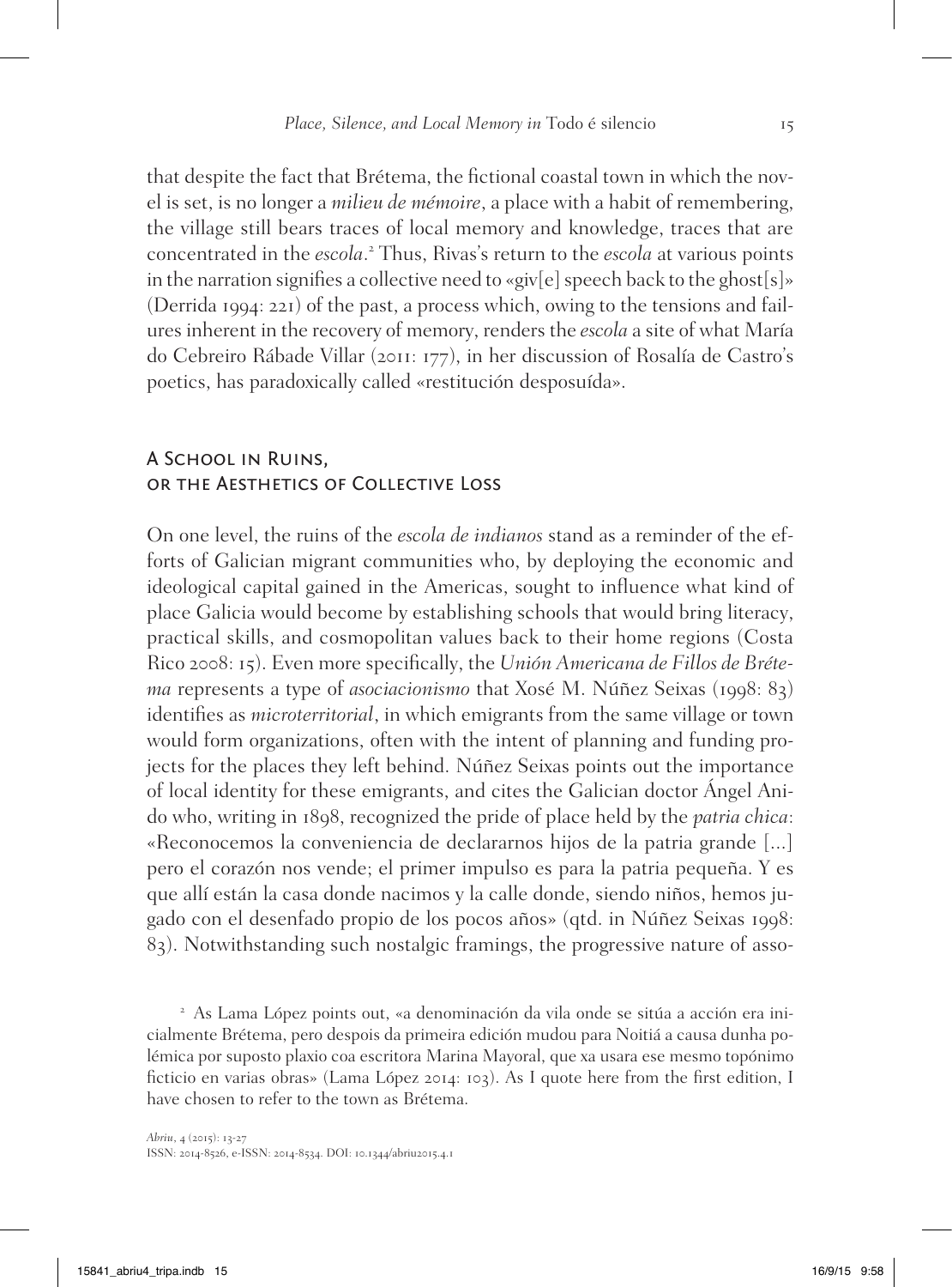ciationist projects —like that of the *fillos de Brétema*— demonstrates how love of place can play a part in the broader political project of what Rivas has called «facer o amor co futuro» (Rivas 2009: 24) and how local identity can be inscribed within a framework of social activism that operates across borders and at various geographic scales.

On another level, though, Rivas uses the *escola de indianos* to show how past dreams of the future haunt the present as failures and ruins. If Rábade Villar has noted Rosalía de Castro's use of «microtoponimia na construción de lugares que non adoita cantar dende a celebración, senón dende a perda» (2011: 177), Rivas's *escola* offers a microtoponomy of loss and oblivion. When as readers we first see the school from the point of view of the four teenagers exploring it, however, the school is decontextualized, almost prehistoric. The front wall of the schoolroom is described as «descolorida como pinturas rupestres» (Rivas 2010: 28) and the furniture and collections that once filled the school are described as having burned «noutro tempo, nun período tamén arcaico, fóra do tempo, que os maiores chamaban Guerra» (2010: 28). For these characters, born in the 1950s, the Civil War and the other events of the first half of the 20th century may as well have taken place in Paleolithic times. Significantly, though, the school that Rivas depicts, while in ruins, still refuses to fall, it is «Unha desas ruínas que queren esboroarse e non o conseguen, e ás que as hedras que cobren os muros non as fenden, senón que as vendan» (Rivas 2010: 26), alluding perhaps to the latent viability of progressive social projects. Nature, in the form of climbing ivy, rather than destroying the building, seems to be holding it in trust for the future, and although it is in disrepair, the building's very design still speaks to the cosmopolitan values that brought it into being; its floor is a map of the world in relief that allowed each student to sit «nun recanto do mapamundi. E movíase ao longo dos anos, de tal xeito que cando rematase podía dicir que era un cidadán do mundo» (Rivas 2010: 26), a geographic movement which the young lovers Leda (Nove Lúas) and Fins re-enact:

—Onde estás, Fins?

- —Na Antártida. E ti?
- —Eu estou na Polinesia.
- —Estás ben lonxe! (Rivas 2010: 59).

This enactment serves both to connect Leda and Fins to the students of the past, and as a preamble to the their microgeographic movement toward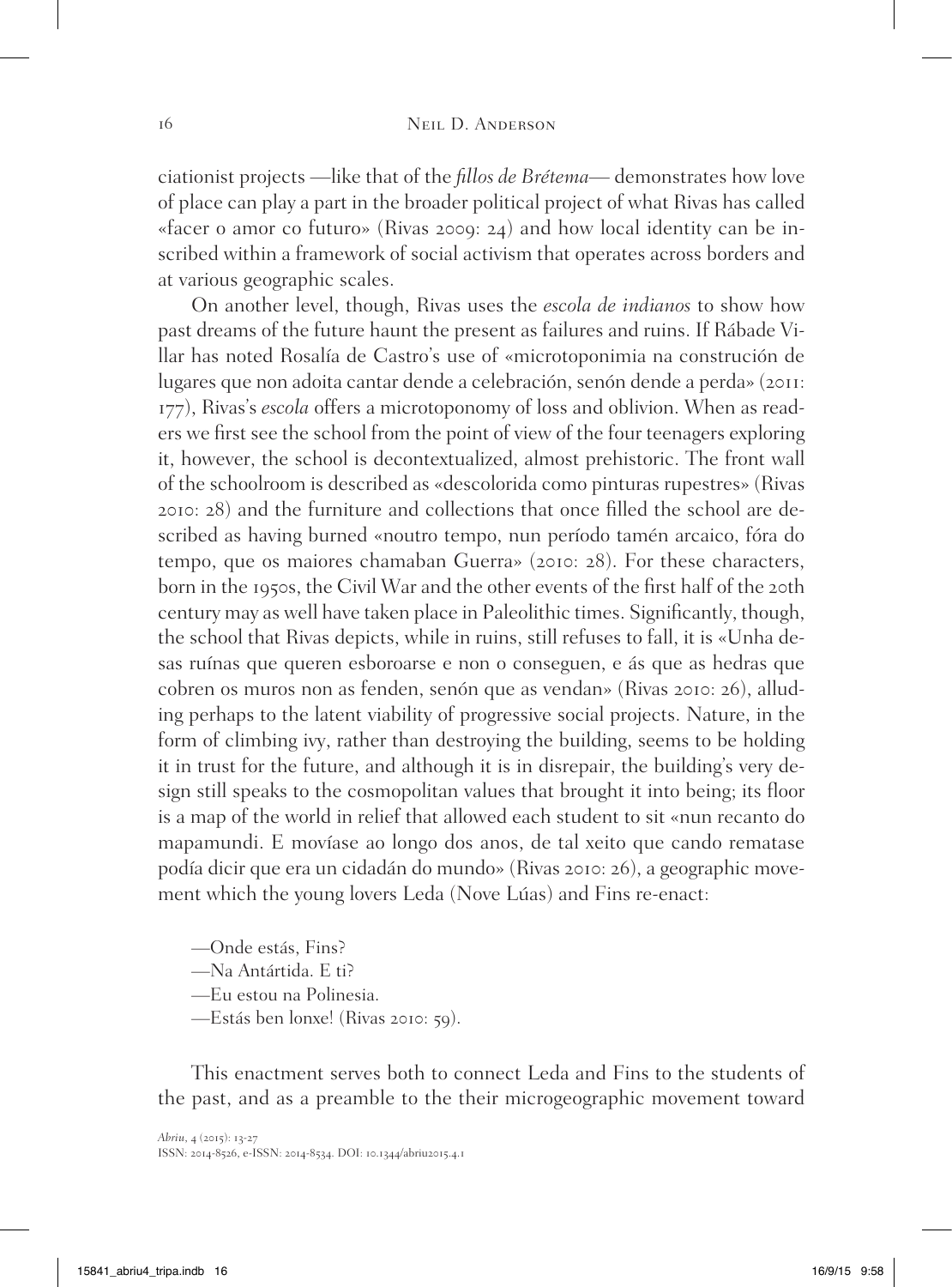one another, thus connecting the cosmopolitan with the erotic: «Achegábanse. Encontráronse. Tócanse [...] Nove Lúas percorre cos dedos o mapa do rostro de Fins Malpica» (Rivas 2010: 60).

By connecting Fins and Leda to the students of the past, Rivas points to possibility of addressing the failure of historical memory experienced by his generation and by the previous one during the dictatorship. According to Rivas, in 1950s Galicia «o que dominaba era un silencio mudo e un ambiente cultural desmemoriado, ruín e hostil» (Rivas 2009: 18). The notion of a *silencio mudo* is drawn from Rosalía de Castro's poem «¡*Padrón...!* ¡Padrón...!» published in *Follas Novas* (1880):

> Aquelas risas sin fin, aquel brincar sin dolor, aquela louca alegría, ¿Por qué acabou?

Aqueles doces cantares, aquelas falas d'amor, aquelas noites serenas, ¿Por qué non son?

Aquel vibrar sonoroso das cordas da arpa i os sons da guitarra malencónica, ¿quen os levou?

Todo é silensio mudo, soidá, delor, ond' outro tempo a dicha sola reinou... (Castro [1880] 1993: 188).

This *silencio mudo* runs throughout the novel and is often associated with the *escola*, as we will see. By taking up the poetics of the *silencio mudo,* Rivas replicates what Rábade Villar calls the productive «tensión entre o que se nomea e o que é radicalmente alleo á denominación» (2011: 177) that is so often present in Castro's oeuvre. In the poem, *o silencio mudo* supplants the sounds of laughter, love, and music associated with an earlier time, leaving the poetic voice behind as a trace, a witness to lost plenitude whose discourse is frac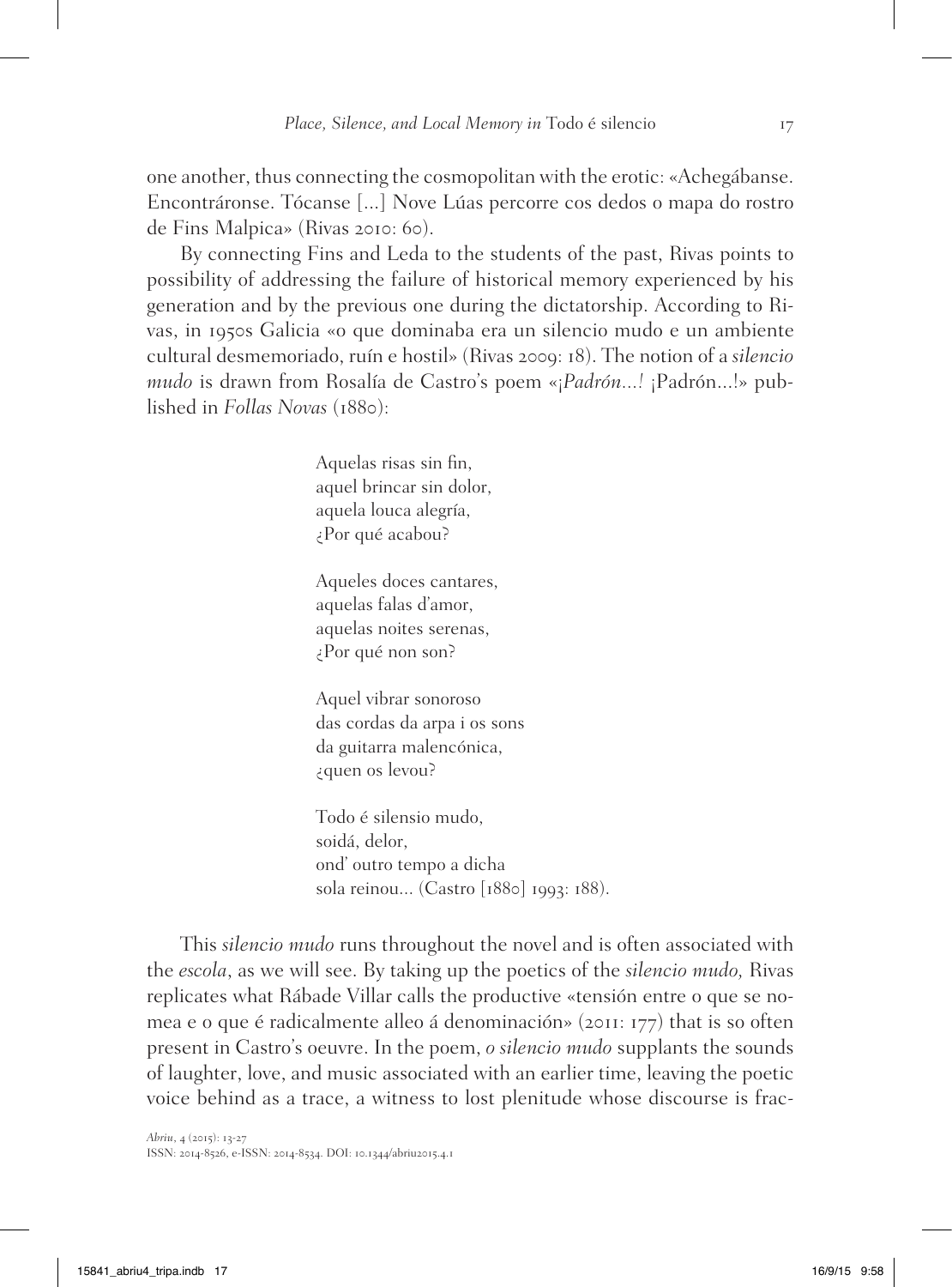tured by interrogatives, a poetic strategy that works to resist «calquera vía rápida de lexitimación dos suxeitos afectados pola desposesión» and thus offers «testemuño real do que supón ser un desposuído» (Rábade Villar 2011: 178). In the novel, when Leda, inside the ruins of the school, opens a book out of idle curiosity —«abriuno por abrir» (Rivas 2010: 61)— and discovers Castro's poem, she enters a space inhabited by a voice that hails her from the past. As Leda reads, the educational project of the *Fillos de Brétema* emerges, albeit fleetingly, from the school's ruined archive; like the town's collective memory, the book is shot through with erasures, «ten sucos de piollos» (Rivas 2010: 61) that threaten the recovery of the text. Even so, Leda wants to pass the text along to Fins, and asks him to copy the poem on the school's ancient typewriter as she reads. When Fins protests that he does not have any paper, Leda knows that it does not matter; the important thing is the practice of memory, the passing along from one to another, dredging the neural canals through which memory flows, a process that Rivas, following the philosopher Edward Casey, calls «lembrar relembrando» (Rivas 2009: 10-11).<sup>3</sup> Leda seems to intuitively trust that the text has something to say, even if she does not understand it; if the text reproduces the *seseo* of coastal Galicia —«todo é silensio» (Castro [1880] 1993: 188)— Leda affirms, «Por algo será» (Rivas 2010: 61). That sibilant is a socio-phonetic commentary, an echo of local linguistic practice that stands to remind Leda of where she is from, who her people are, and what their voices sound like. Ironically, then, while Castro's poem laments the reign

<sup>3</sup> Edward Casey is an American philosopher who has written extensively on memory and forgetting. Rivas's formulation «lembrar relembrando» claims to be a rough translation of «remembering re-member», which he attributes to Casey (Rivas 2009: 10). It is possible that Rivas misquotes Casey here; he may have been referring to Casey's «remember remembering», which appears in the following context: «I come to rely on data banks and mass media to hold and transmit memories for me. Not only do I not do my own remembering, *I have forgotten to remember.* I no longer know how to remember effectively or even what I want to remember. In this state I am failing to remember remembering» (Casey [1987] 2000: 4; emphasis in original). Whatever the case, though, both Casey and Rivas are both interested in memory as a practice that is both iterative and intentional. In «lembrar relembrando», the second term modifies the first, yielding something like «to remember by remembering», a notion that resonates with Casey's hope that the modern subject might reassert its agency in matters of memory, and «take seriously once more the genuine weight of memory instead of mindlessly opting for the spurious lightness of forgetting» (Casey  $[1987] 2000: 4$ .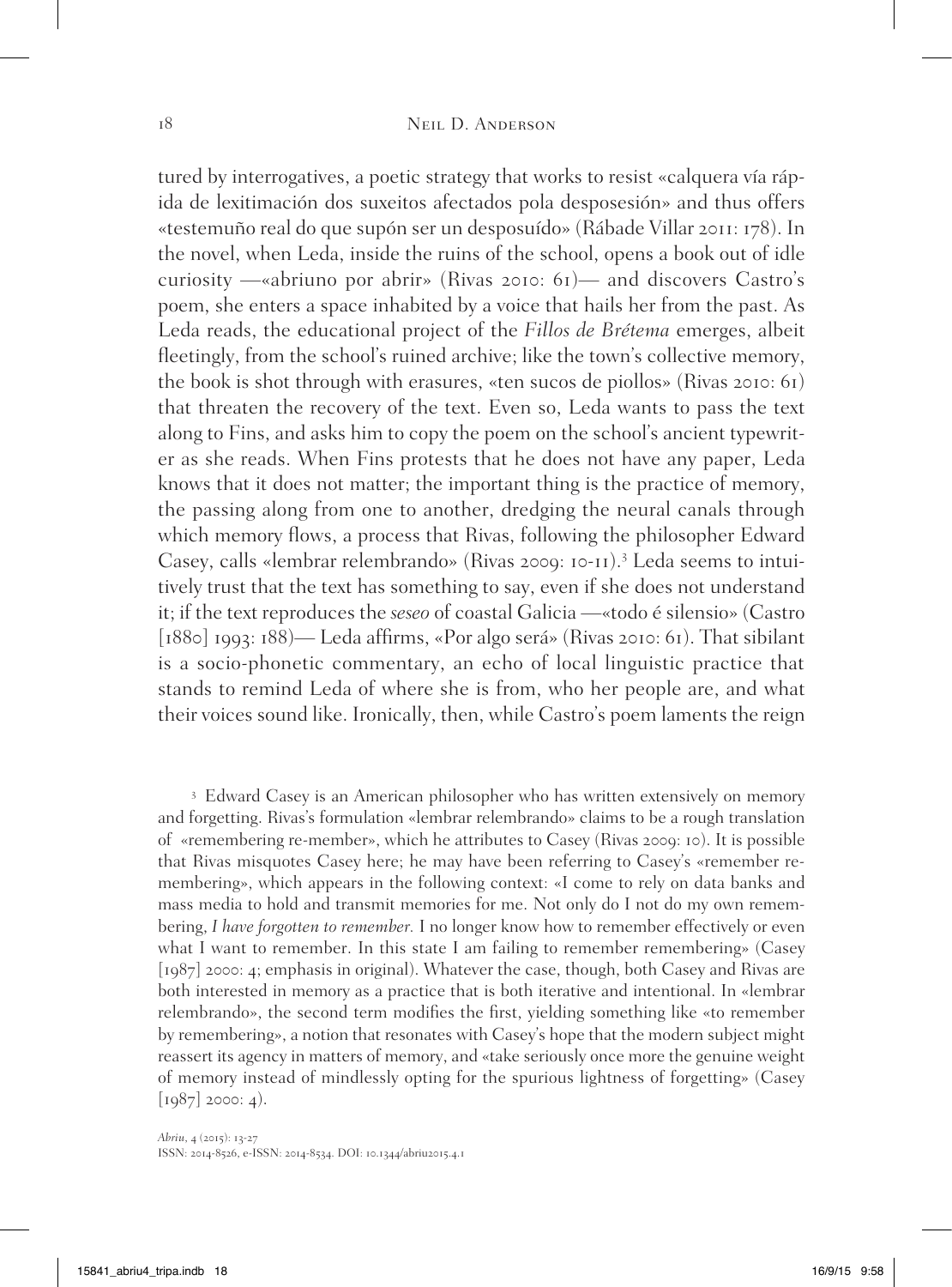of silence, the poem itself serves symbolically to counter the silence in which Brétema is submerged.

The *escola de indianos*, then, is a space haunted by literature, where the past speaks to Leda and Fins through Castro's poem. This is a narrative manifestation of Rivas's argument in his essay *A boca da literatura* (2009) that hegemonic silence may be countered by accessing the nearly mythical power of literature to redeem humanity in its darkest moments, to plant itself and grow in the darkest of crevices: «As verbas son sobreviventes que agroman malferidas, reticentes e resentidas polas fendas das ruínas» (Rivas 2009: 19). But far from being a utopian space dedicated to the recovery of memory and collective identity, the *escola de indianos* is a contested space where numerous discourses flow together and are superimposed. Leda, who, as we have just seen, is at first associated with remembering or rediscovering the knowledge hidden in the school, becomes, as the novel progresses, an advocate for forgetting; if Castro's poem speaks words that «agroman malferidas», Leda becomes an agent of their *eradication*. Leda's transformation parallels the bipartite temporal structure of the novel (which in some sense parallels the temporal structure of Castro's poem): the first third of the book bears the title «O silencio amigo» and corresponds to the main characters' teenage years —«aquel brincar sin dolor» (Castro [1880] 1993: 188)— while the remainder of the narration, «O silencio mudo», takes place more than a decade later, a time of «soidá, dolor» (Castro [1880] 1993: 188) in which Brétema is firmly gripped by the hegemony of silence.

When, early in the second part of the novel, Leda and Fins meet again in the school, the building has become, somewhat paradoxically, more of a ruin but also more full of light: «O buraco do teito agrandara e no mapa do chan reducíranse as zonas de penumbra» (Rivas 2010: 122). This imagery counters the notion that the past necessarily falls into obscurity; the relationship between walls held together by ivy and the roof that, with time, recedes into nothingness is exactly the kind of relationship «between what *assembles and joins* and what is gaping, detouring, and haunting» that Gordon believes literature can illuminate (1997: 27; emphasis in original). Indeed, Leda and Fins' different reactions to the space point to the plurality of experiences a given space can engender. Fins focuses on the light, observing that «Vese mellor. Tes as unllas pintadas de negro. Estás no Océano» (Rivas 2010: 122). Fins thus begins to reenact the game they played as teenagers, fixing Leda's coordinates on the map, a game that, along with the rest of his youth in Brétema, is etched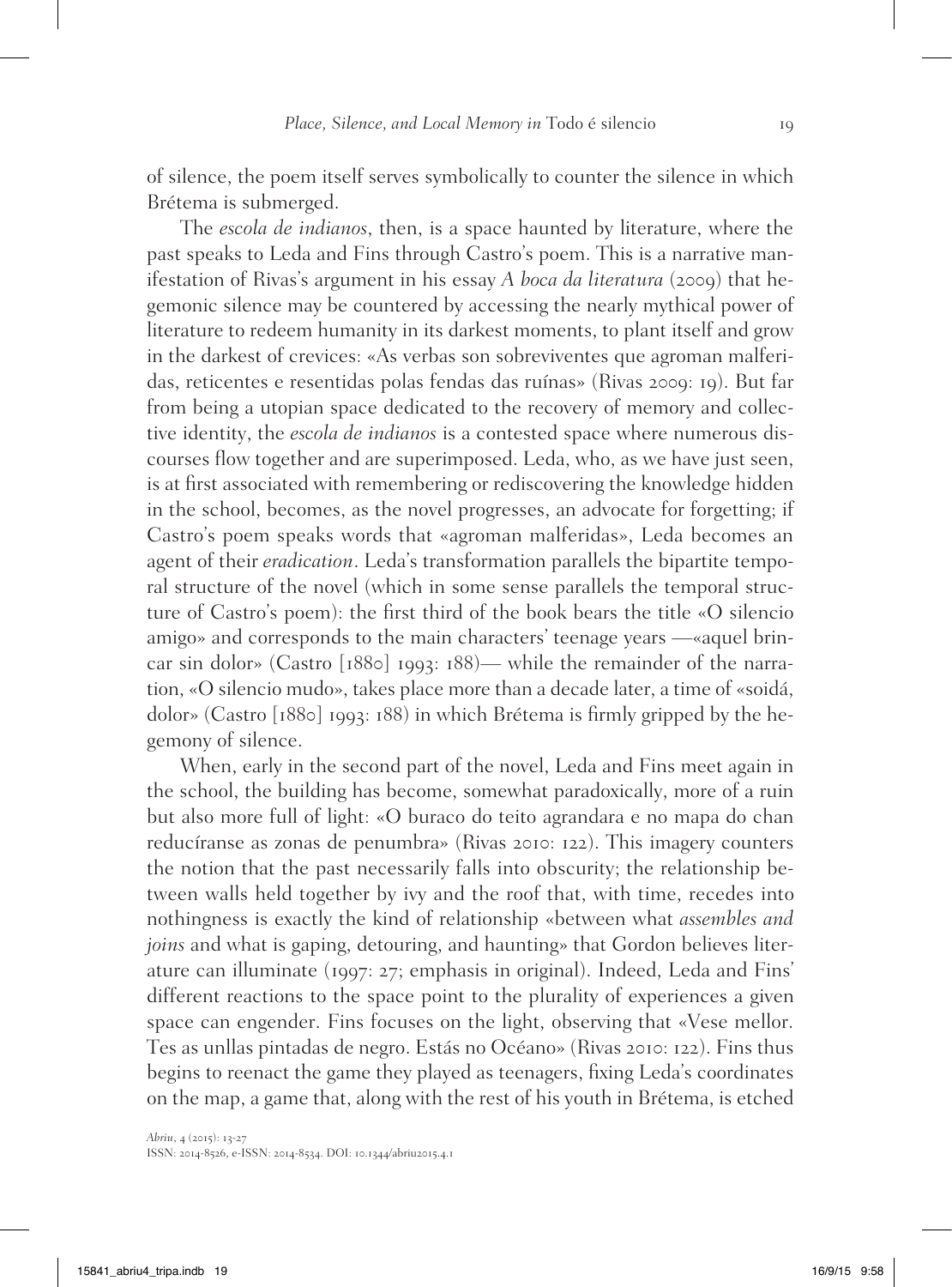in Fins's memory: «Lembreime de ti, de todo, máis do que podes imaxinar» (Rivas 2010: 122). Fins, then, is a practitioner of memory; he is now a detective by profession, and as such, his métier consists in bringing the past into the light, in doing what Derrida (1994: 122) called giving back speech to the ghosts of the past. But Leda's riposte is a movement back into darkness and forgetting: Leda «retrocede até apoiarse na mesa dun pupitre, de novo na penumbra» and tells Fins «Pois eu non. Eu aprendín a esquecer. Cada día e cada hora. Son unha experta en esquecementos» (Rivas 2010: 122).

The school is thus a site of clandestine encounters where discourses of memory and forgetting flow together, compete, and cancel each other out. Returning to the first section of the novel, when the group of teenagers first explore the dilapidated school, we see that Mariscal and his collaborators have a discourse of their own through which they seek to define the site. The teenagers find the building filled with cases of contraband whiskey; the site has become one of Mariscal's many depots. The school's identity as a symbol of social progress has been overwritten as the school is literally occupied by Mariscal's smuggling operation. Rumbo forbids the teenagers to go there, and Mariscal warns them away from the school: «Ese lugar está... endemoñado. Sempre o estivo!» (Rivas: 2010: 54). On a first reading, these warnings and prohibitions seem mundane, a case of adults trying to keep kids out of trouble, to curb their «louca alegría» (Castro [1880] 1993: 188). On another level, though, the word *endemoñado* points to the school as a site of haunting, a place where «time is out of joint», where the ghost is none other than the projects of the past that seek restitution, to be recognized and thus saved from oblivion (Derrida 1994: 22–23). The school, then, is a site in which the structure of time seems to be altered, folded in on itself in a way that threatens to undo the illusion that the present is free, unmoored from any past or future time. Gordon, following Terry Eagleton, theorizes the ghost as that which «registers the actual 'degraded present' in which we are inextricably and historically entangled *and* the longing for the arrival of a future» (Gordon 1997: 207; emphasis in original); in steering the teenagers away from the school, the adults seek to exorcise the town's geography of this demon that registers the «degraded present», to erase it or push it back into obscurity. For Mariscal, controlling the building that once housed the school means keeping the site from becoming a space where memory can take root (Nora 1989: 9), thus promoting the collective amnesia that keeps him firmly in control of Brétema. Amnesia is Mariscal's ally, a fact he attempts to obfuscate with platitudes such as «o silencio do que sabe é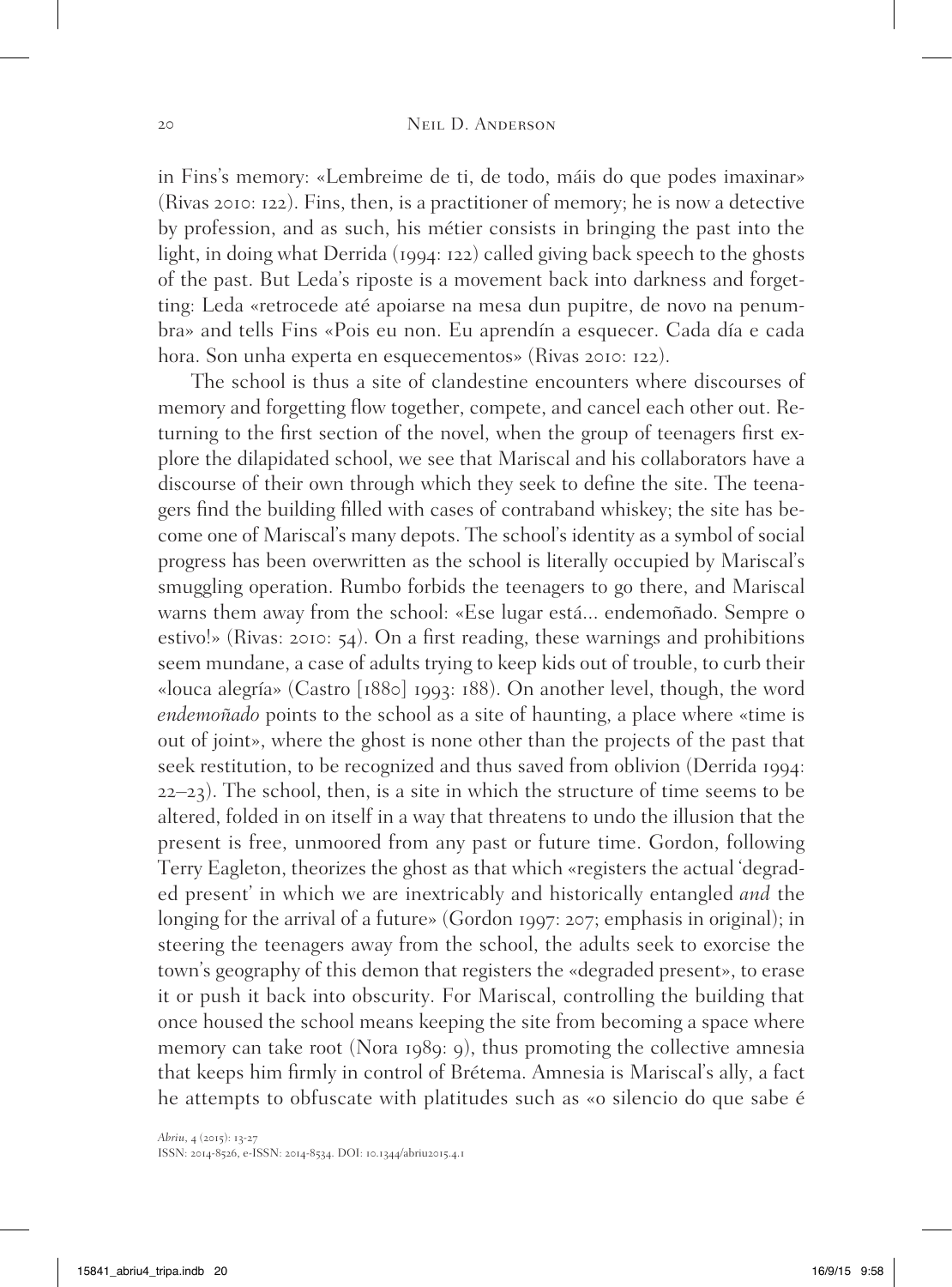unha substracción para a humanidade» (Rivas 2010: 91). If, as John P. Thompson points out, a specter is «unha memoria fragmentada e marxinada do saber colectivo en procura dun *lieu de mémoire* para ser inscrita na Historia» (2009: 69), Mariscal's true project is to keep the spirit of progress that haunts the school in a state of *desarraigo*, rootless and fragmentary and thus invisible to History. In an inversion of the notion of the *foraxido*, a criminal who flees town to escape justice, Mariscal is a criminal who manipulates the town so that justice, the ghost's desideratum, is kept at bay.

Part of this manipulation, as I have mentioned, involves Mariscal's occupation of the school, an occupation that goes beyond the physical. When Mariscal discovers the teenagers exploring the *escola*, his words change the structure of the youths' memory of being in the school, his discourse on secrecy and silence threatens to overwrite their first-hand sensory experience of the school. Mariscal proclaims, «*Os habent, et non loquentur*. Teñen boca e non falan. Se aprendedes isto, tendes media vida gañada» (Rivas 2010: 31; emphasis in original); his is a discourse of erasure that seeks to relegate into nonexistence what the teenagers may have seen or experienced inside the school: «Ben, tropa... aquí non pasou nada. Non oístes nada. Non vistes nada» (Rivas 2010: 31). Through his negation of the teenagers' own experience, Mariscal attempts to interfere with the very cognitive machinery of memory making. This will to authority on Mariscal's part produces here and throughout the novel a tension over what we might call the «question of Brétema», the question of who decides what kind of place Brétema will be, whether a plurality of views and experiences will flow together to form a town that each subject can regard as her own, or whether, by contrast, the town will be populated by people who «Teñen ollos e non ven... Teñen oído e non oen» (Rivas 2010: 31), morphologically human but stripped of all subjectivity and therefore of the ability to make of their town a truly vital space in which memory and affect animate the material world.

#### Chelín: Putting Memory to Sleep

For as much as it portrays a town in which freedoms are circumscribed, Rivas's novel is not a portrait of a post-human dystopia, but rather a case study of the banal yet socially paralyzing effects of hegemony. If, as I have suggested, the *escola* is a site that serves as a metaphor for social and ideological fault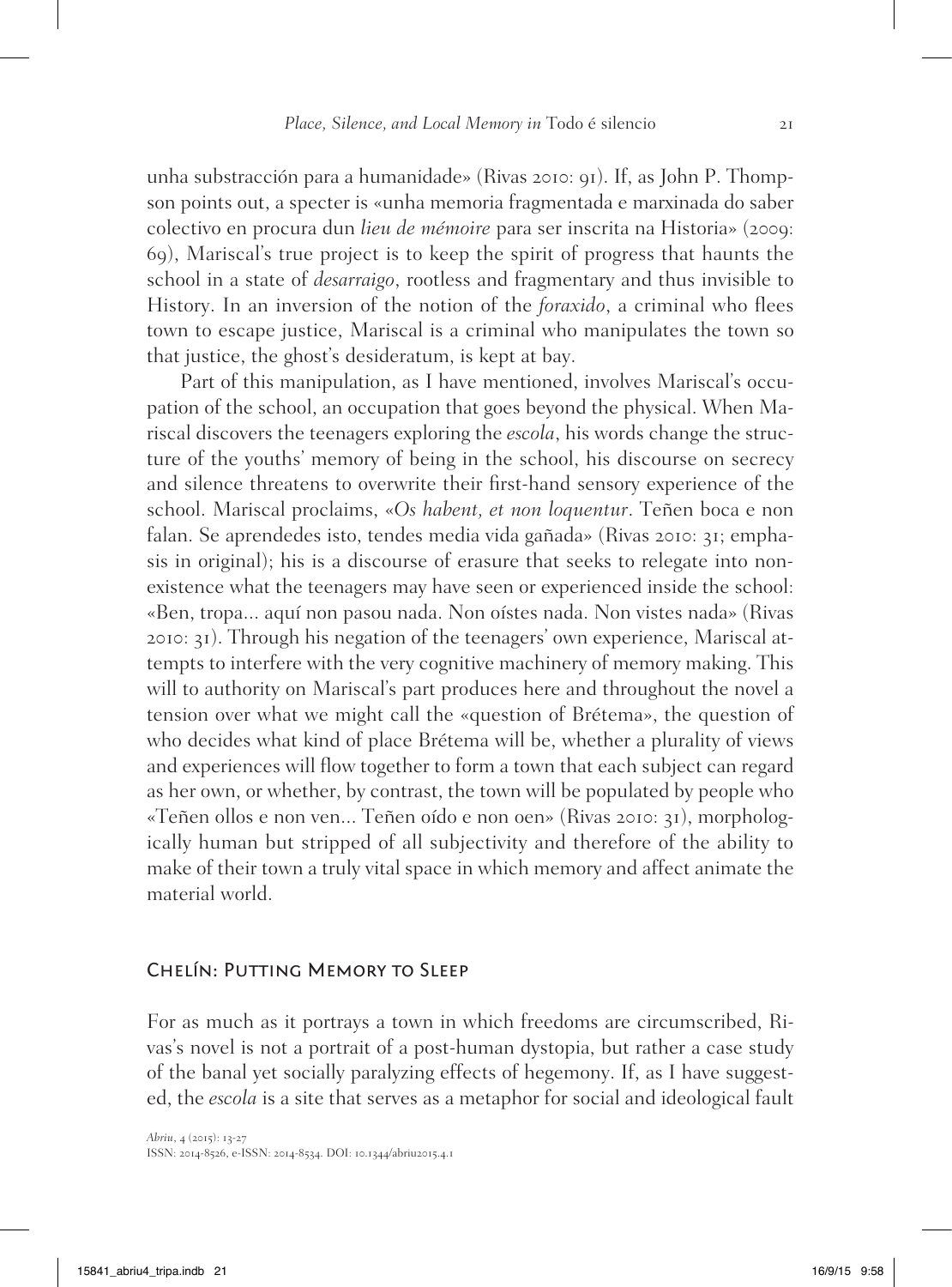lines that run through Brétema, the character of Chelín, who in the second part of the novel takes up residence in the school, offers insight into how those fractures are lived and experienced at the level of the individual.

Chelín, a heroin addict and synecdoche of the *xeración perdida* that fell victim to Galicia's drug tide (sometimes called the *marea blanca*, especially in reference to cocaine) of the 1980s, is privileged as one of the only first-person narrators in the novel; his voice issues from within the *escola de indianos*, which he describes as «o meu sitio. O meu zulo» (Rivas 2010: 117). Through this repetition of the possessive, Chelín expresses the extent to which he identifies with the school and views it as a comfortable, homely home. But given that the site is associated with Mariscal's discourse of anesthesia and silence, Chelín's comfort there reveals the extent to which he has assimilated Mariscal's rhetoric and come to imagine the school in a manner wholly divorced from the values it originally represented. So convinced is he of the legitimacy of his tenure that when Fins enters the school, Chelín feels licensed to ridicule him as an outsider, noting that his footfalls break the silence, rousing the bats that hang from the ceiling: «Levan meses aí, pendurados, remoendo a sombra, e xusto agora espertan. Oír si que oen, digo eu, e ese, o Malpica, xa perdeu o xeito de pisar. Quen ía pensar que acabaría de feo. Vai batendo en todos os accidentes xeográficos. Comigo están en paz. *Eu son de aquí*» (Rivas 2010: 117; emphasis mine). In contrast to the notion of places as emergent, dynamic phenomena whose ontological status is best described not in terms of *being* but rather of *becoming*, here Chelín's criticism of Fins reflects a closed, static, and proprietary view of the school and, by extension, of Brétema. For Chelín, Fins represents an alien presence, something out of place that disturbs the peace Chelín has created for himself through acquiescence to the local status quo. Far from seeing this capitulation as a defeat, Chelín celebrates himself as an authentic *fillo de Brétema*, proclaiming «eu son de aquí». Moreoever, Chelín takes Fins' failure to wend his way gracefully around the geographic features that rise from the school's floor, as proof that Fins, in spite of being a Brétema native, has been denatured by his time away, rendered foreign. In this way, he invokes a discourse of belonging that is «locals only», exclusionary in nature, an assertion that others do not belong.

While I argue earlier that the map built into the *escola* is a representation of the open, cosmopolitan project of the *indianos*, Chelín's alternative conception of the map provides a stark illustration of the ways in which the meaning of places is often contested, always subject to revision, and how the relative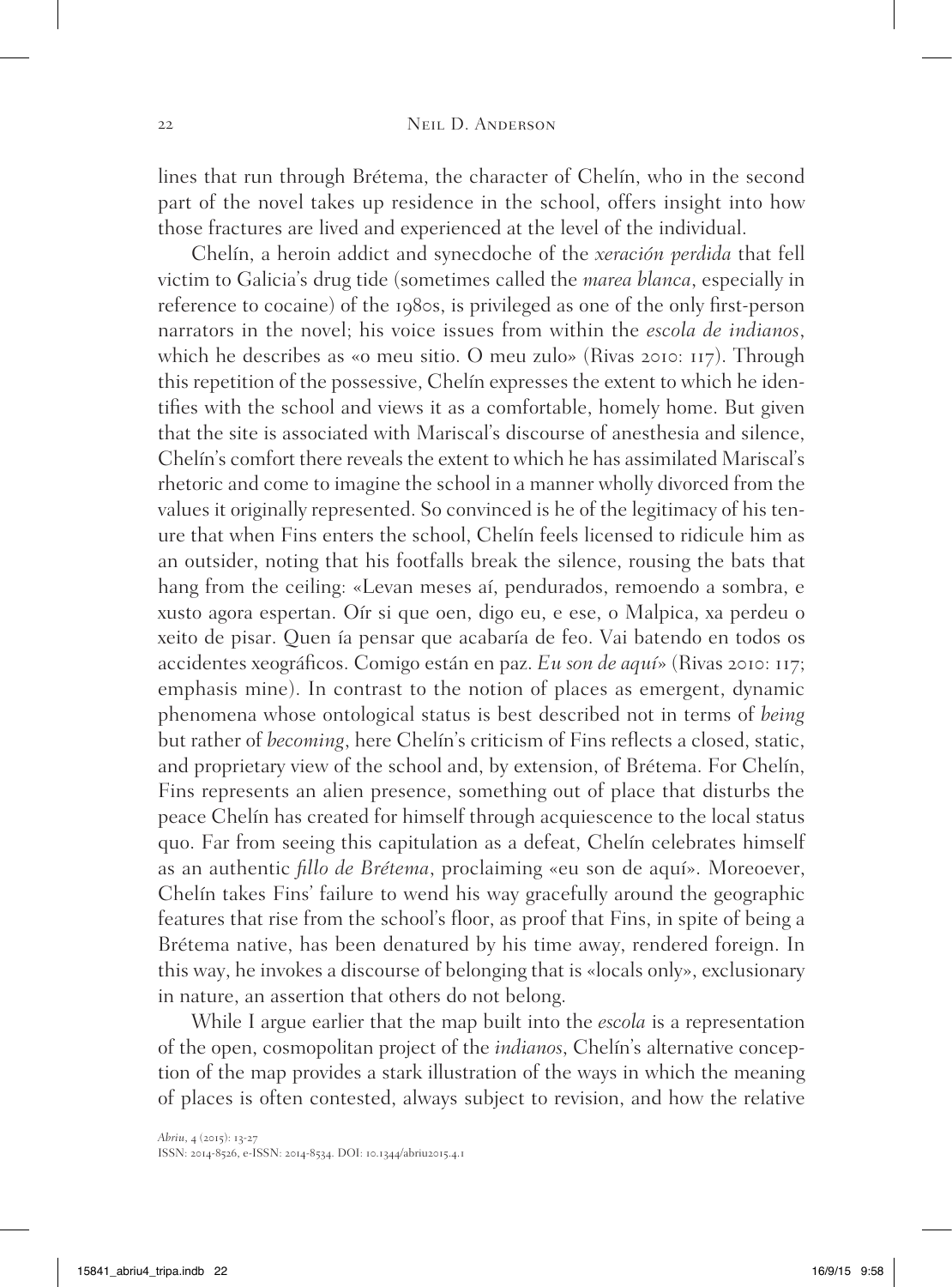material stability and continuity of physical sites contrasts with the mutability of the ideologies with which those sites are freighted. Chelín's essentialist attitude of *it was ever thus* is a willful obfuscation of this mutability, and plays into the collective anesthesia —literally, the lack of sensation: «teñen ollos e non ven» (Rivas 2010: 31)— promoted by Mariscal. Part of Fins' project in returning to Brétema as a detective is to counter this social tendency through professional hyperesthesia: surveying secret spaces, listening, smelling, and, in collaboration with fellow detective Mara Doval, elaborating a new map of Brétema that attempts to make sense of the town's place in global criminal flows:

Mapamundi con anotacións fixadas con alfinetes: Paraíso fiscal, Off-shore, Porto base, Barco nutriz, Transvasamento, Desembarco, Alixo... Tamén trazos de rutas e viaxes, sinaladas en diferentes cores. A liña negra indica tabaco, a amarela, videotapes, e unha terceira, en vermello, cocaína. Unha verde, desprazamento de persoas (Rivas 2010: 194).

Both the police and Mariscal's organization use mapping as a tool in the struggle to determine Brétema's course, thus pointing to cartography as not only a representation or *calque* of that which is, but as means of manipulating and controlling what will be.<sup>4</sup> Ironically, though, Chelín is insensitive to ways in which those around him are motivated by a desire to shape the future, and his purblindness causes him to see Fins' return to Brétema and to the school as merely a sentimental trip down memory lane: «Este aínda andará a remoer os tempos do Johnnie Walker [...] Misión nostalxia, Malpica!» (Rivas 2010: 121). Just as Chelín has little sense of the future, he also has little respect for the past; his residency in the school has been marked by forgetting and erasure, and his worldview is predicated on ratifying the present: «Leda traballa no Ultramar. Ten un fillo con Brinco. E Brinco, Brinco é o máximo» (Rivas 2010: 121). Chelín characterizes even his own youth as part of the distant past: «Pasou un século, un milenio» (Rivas 2010: 121); in line with this devaluation

<sup>4</sup> Bruno Bosteels points out that English translations of Gilles Deleuze and Félix Guattari often obscure the difference between «tracing» (*calque*) and «trace» (*trace*): «a calque by definition depends upon a pre-existing original or model» (Bosteels 1996: 378). I have used *calque* here to emphasize the way in which mapping is often thought of as a straightforward representation of space, in spite of the interpretive process that any mapping entails.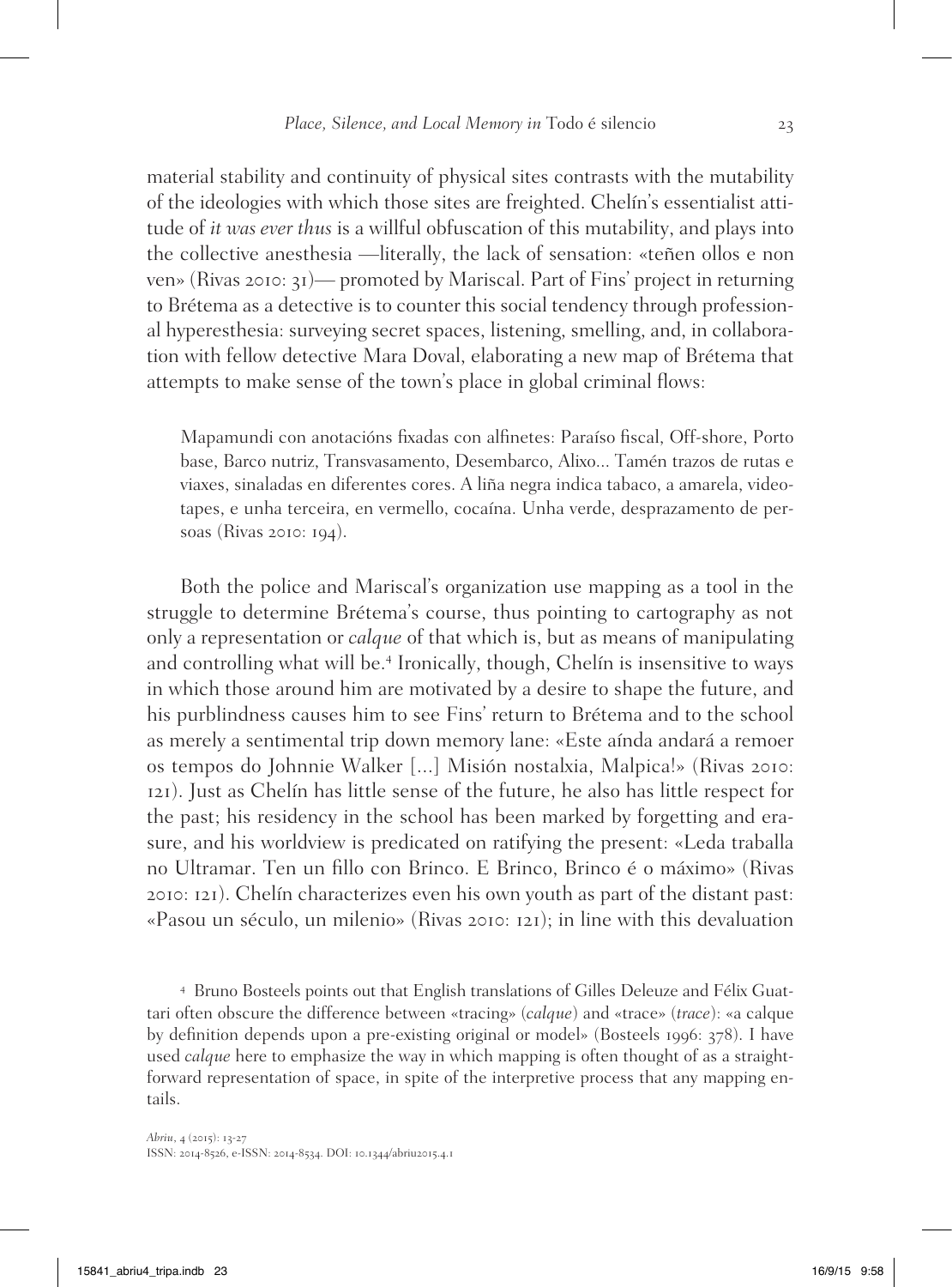of the past, he has sold much of the school's contents, including an insect collection, for drugs, thus converting the dreams of the *fillos de Brétema* into heroin. Chelín relates the trade this way: «Eu xa lle dixen ao ghicho. "Tráioche o Xénese enteiro, isto vale un potosí." E vai el e deume unha boliña de *cabalo*. "Pois velaí tes a esfera terrestre, para que a metas pola vea." Para iso deron as especies, para un xute» (Rivas 2010: 118). Chelín is aware of the irony and senses that the transaction symbolizes a loss of something significant; perhaps the loss of the «esfera terrestre» is the loss of the *fillos de Brétema's* cosmopolitan dream, or perhaps the conversion of the dream into a nightmare in which Brétema is linked to the world not through the flow of ideas but through the flow of drugs. But whatever misgivings Chelín may have count for little. Chelín refuses to offer the ghosts of the school what Derrida has called «a hospitable memory» (1994: 175) like the hermit crab that he so admires, Chelín has put the school to use for his own purposes, relegating the original inhabitants to oblivion. Chelín, like Leda and Mariscal, is an advocate of forgetting; in an inversion of his former teacher's saying «Somos o que lembramos», Chelín holds that «Somos o que esquecemos» (Rivas 2010: 119). In his words, «Cando esquezo algo, remexo coa lingua na falta da moa. Métense aí os esquecementos. Teño aí un zulo que é un pozo sen fondo» (Rivas 2010: 119). Chelín's body has become a bottomless well where all that is forgotten is lost forever; although it is stored in the body and becomes part of us, it can never be accessed. Chelín, by accepting this inaccessibility, symbolically breaks with his own family's past and with his father the *poceiro* who was famous for being able to locate the water that flowed hidden deep underground.

This embracing of *desmemoria* leaves Chelín in the eternal present, where all that is left for the school's history books to do is to hold his heroin spoon: «A culleriña ben presa, enxertada entre os dous volumes de *La civilización*. Don Pelegrín Casabó y Pagés. O útiles que me son os memoriais. O agradecido que estou á civilización. Colocado á altura da súa obra, ter as mans ceibas para darlle candea ao cabalo na auga» (Rivas 2010: 119). Chelín has become the antithesis of the *bricoleur* or gleaner who Jo Labanyi, following Walter Benjamin and David Frisby, characterizes as one who «rummages around in the debris or litter left by the past, and reassembles the fragments in a new 'constellation' that permits the articulation of that which has been left unvoiced» (Labanyi 2000: 69). Although Chelín may resemble a *bricoleur* in that he repurposes the school's contents, his is an un-*bricolage* that serves to further disarticulate the past and contribute to the sense of collective anesthesia and amnesia; with every in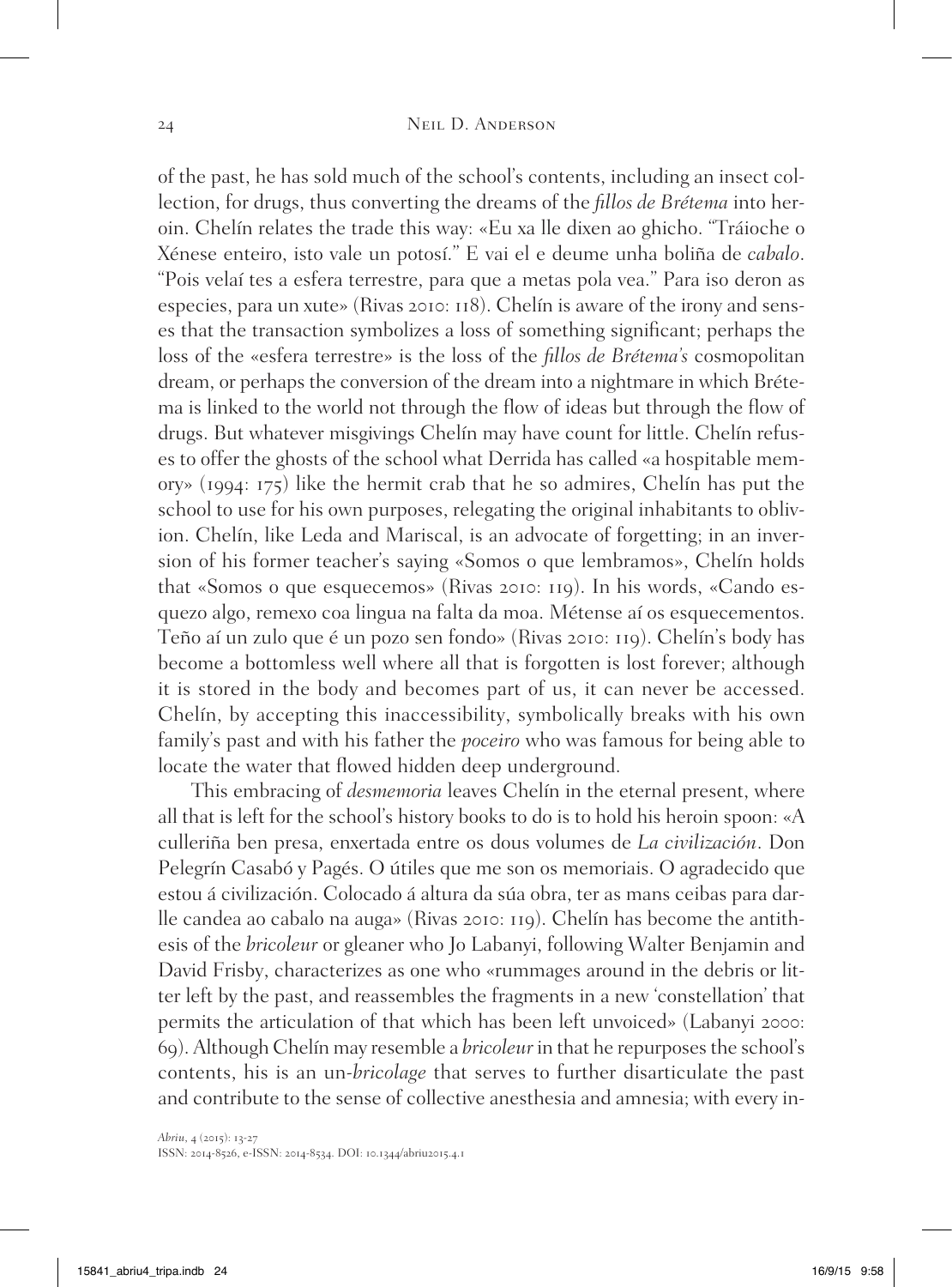jection, Chelín feels less and remembers less, paying tribute to Morpheus by putting memory to sleep and overdubbing it with silence.

## Conclusion: The School Burns

Returning to the characters of Fins and Leda, we have already seen that Rivas links their movement in and out of memory and forgetting to their movement in and out of light and shadow within the *escola*. When Leda bids Fins to return to the *escola* in one of the final scenes of the novel, Rivas once again deploys light and shadow in an aestheticization of their relationship and of the contested status of the site.<sup>5</sup> Fins and Leda now occupy the liminal space between lightness and dark, the two move «No bordo claroscuro» (Rivas 2010: 270), signifying the «question of Brétema» that hangs in the balance: Will the town move definitively toward light and memory, or will it retreat once again into the shadows of forgetting? Will it continue to deny its ghosts, or will it offer them a dwelling place? These interrogatives bring us back to the poetics of «restitución desposuída» where «o sentido de pertenza e o sentido de desherdanza» (Rábade Villar 2011: 178) comingle: Fins and Leda occupy a caesura, a moment in which there are no heroes or villains, only *fillos de Brétema,* inheritors of Brétema's past with all its contradictions and gaps, its history both progressive and *caciquil*, its tenderness and its violence.

This moment of suspension comes to an end, and in the novel's last scenes the school burns. But even as this concrete reminder of one aspect of the town's history is destroyed, the «question of Brétema» —lits relationship to its past and to its future— still persists, for the fire signifies both loss and renewal, a turning toward the future. By giving the *escola* a prominent place in the novel and by ultimately allowing it to be destroyed, Rivas binds his narration in the «nó fechado da 'restitución desposuída'» (Rábade Villar 2011: 178), remembering the *fillos de Brétema* while at once drawing attention to the caducity of their project. Moreover, by refusing to make of the school a *lieu de mémoire*, Rivas

<sup>5</sup> This return to the school recalls the last section of Castro's poem «¡*Padrón...! ¡Padrón...!*»*,* in which the poetic voice returns to a beloved place in search of the people she once knew there, only to find it deserted, or rather, inhabited by shadows, ghosts: «Mirei pola pechadura | ¡que silensio!... ¡que pavor!... | vin nomais sombras errantes | qu' iban e viñan sin son | cal voan os lixos leves | nun raio do craro sol» (Castro [1880] 1993: 191).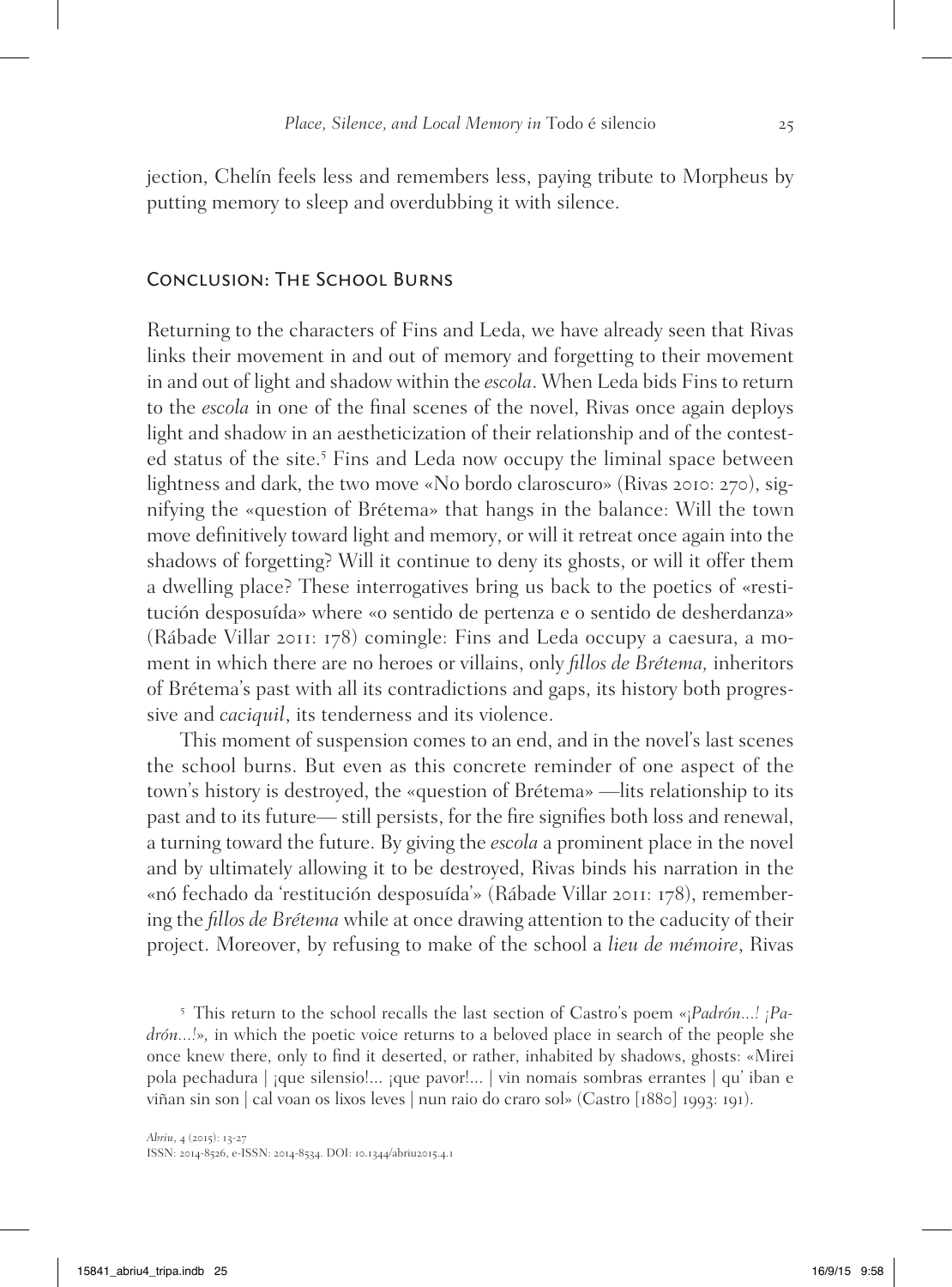reminds us that local memory depends less on the crystallization of history in sites planned and curated as memory delivery systems, and more on the subject who remembers as a part of the process of imagining and building the future. Walter Benjamin, for his part, points to the relationship between the subject of memory, the process of discovery, and the site where the past enters his consciousness: «a función das lembranzas verdadeiras non é testemuñar o pasado, senón describir precisamente o lugar no que o buscador tomou posesión del» (qtd. in Rábade Villar 2011: 9). Rivas's novel, to the degree that it rejects *lieux de mémoire* in favor of *milieux de mémoire,* also moves away from testimony and ratifies an ethics of relation instead of one of mere representation. Although in the end nothing may remain of the *escola de indianos*, Leda's final words in the novel, uttered in response to Mariscal's question regarding the contents of the suitcase she carries out of the burning building, speak not to what is lost, but to what remains: «Cousas miñas. Lembranzas» (Rivas 2010: 274). With these words, Leda *takes possession* of the memories that have been sepulchered in the school and allows a crack to form in her identity as «unha experta en esquecementos» (Rivas 2010: 122) suggesting that she, like Brétema itself, occupies a haunted space between history and forgetting, memory and silence.

## WORKS CITED

- Bosteels, Bruno (1996). «A Misreading of Maps: The Politics of Cartography in Marxism and Poststructuralism». Stephen Barker (ed.). *Signs of Change: Premodern > Modern > Postmodern*. Albany: SUNY, 109-138.
- Casey, Edward ([1987] 2000). *Remembering: A Phenomenological Study.* Bloomington: Indiana University Press.
- Castro, Rosalía de ([1880] 1993). *Follas novas.* Eds. Henrique Monteagudo and Dolores Vilavedra. Vigo: Galaxia.
- Costa Rico, Antón (2008). «Emigrantes, escuelas y regeneración social: Los emigrantes gallegos a América y el impulso a la educación (1879-1936)». *Revista Brasileira de História da Educação*, 16, 13-46.
- Derrida, Jacques (1994). *Specters of Marx.* New York: Routledge.
- GORDON, Avery (1997). *Ghostly Matters: Haunting and the Sociological Imagination.* Minneapolis: University of Minnesota Press.
- Labanyi, Jo (2000). «History and Hauntology; or, What Does One Do with the Ghosts of the Past? Reflections on Spanish Film and Fiction of the Post-Franco Period».